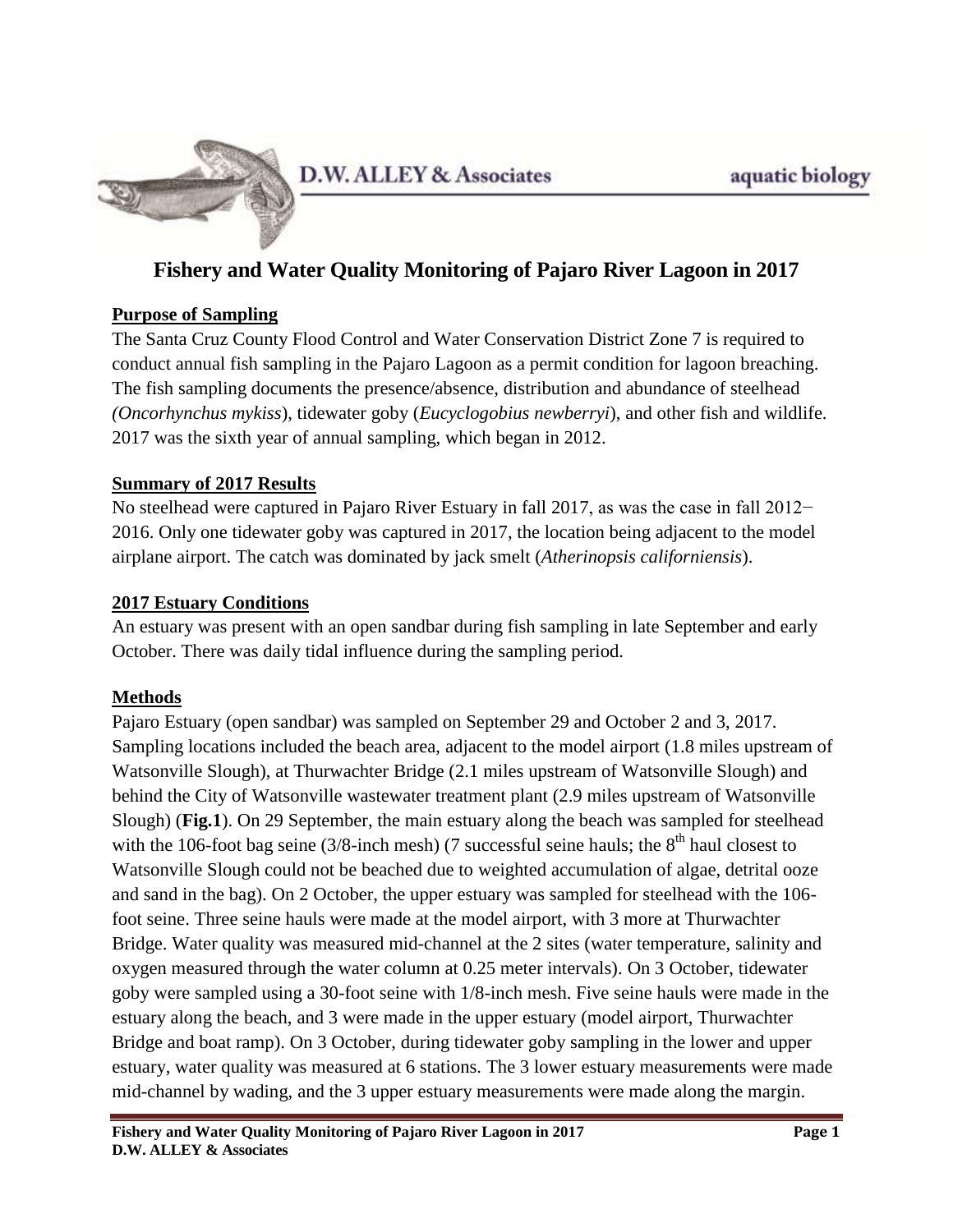#### **Results – Fish Capture**

Sampling of the lower estuary along the beachfront with the larger bag seine yielded only 4 native fish species compared to 3 in 2016, 1 in 2015, 3 in 2014 and 10 in 2013 (**Table 1**). Smelt were again the most abundant species with all being identified as jack smelt. Other species included staghorn sculpins (*Leptocottus armatus*), arrow goby (*Clevelandia ios*) and bay pipefish (*Syngnathus leptorhynchus*). No steelhead were captured. Despite the presumably periodic opening and closing of the sandbar in 2017, many Bay species that were present in the 2013 estuary in sufficient numbers to be captured were absent in 2017. One harbor seal was present in the lower estuary during sampling. Results of sampling the upper estuary near the model airport and Thurwachter Bridge with the large seine yielded the same species as the lower estuary plus additional species, including 1 threespine stickleback (*Gasterosteus aculeatus*), 1 tidewater goby, 1 starry flounder (*Platichthys stellatus*) and no steelhead (**Table 2**). Crabs were common in our seine hauls. They were either green (most common), red (Dungeness) or brown (kelp) in color. One nudibranch was captured.

Our tidewater goby sampling with the finer meshed seine yielded no tidewater gobies in the lower estuary along the beachfront where arrow goby, jack smelt, staghorn sculpin, bay pipefish and all 3 colors of crabs were captured. Submerged aquatic vegetation was very scarce, as had been the case in 2015and 2016. The main estuary was very shallow and mostly wadeable except for a narrow thalweg and near the Watsonville Slough confluence. In the upper estuary, no tidewater goby were captured at the model airport, Thurwachter Bridge or the boat ramp (**Table 3**). Other species captured in the upper estuary included arrow goby (uncommon), abundant YOY smelt, staghorn sculpin, mosquitofish (*Gambusia spp.*) and one threespine stickleback.

| <b>Date</b>  | <b>Location</b> | <b>Seine</b><br><b>Haul</b> | Tide-<br>water<br><b>Goby</b> | <b>Arrow</b><br>goby | <b>Bay</b><br>pipefis<br>$\mathbf{h}$ | <b>Jack</b><br>smelt | <b>Stag-horn</b><br><b>Sculpin</b> |
|--------------|-----------------|-----------------------------|-------------------------------|----------------------|---------------------------------------|----------------------|------------------------------------|
| 29 Sep       | East of         | 1                           |                               | 10                   |                                       |                      | $\overline{2}$                     |
| 2017         | Watsonville     |                             |                               |                      |                                       |                      |                                    |
|              | Slough          |                             |                               |                      |                                       |                      |                                    |
|              | confluence      |                             |                               |                      |                                       |                      |                                    |
|              | East of #1      | 2                           |                               | 4                    |                                       | 78                   |                                    |
|              | East of #2      | 3                           |                               | 15                   |                                       | 66                   | $\overline{c}$                     |
|              | East of #3      | 4                           |                               | $16+$                |                                       | 73                   | 3                                  |
|              | East of #4      | 5                           |                               | Present              | 8                                     | 437                  | 21                                 |
|              | East of #5      | 6                           |                               | Present              | 3                                     | 200                  | 14                                 |
|              | East of #6      | 7                           |                               | Present              |                                       | 120                  | 16                                 |
|              | Adj. mouth of   | 8                           |                               |                      |                                       |                      |                                    |
|              | Watsonville     | (failed)                    |                               |                      |                                       |                      |                                    |
|              | Slough          |                             |                               |                      |                                       |                      |                                    |
| <b>Total</b> |                 |                             | $\bf{0}$                      | $45+$                | 13                                    | 974                  | 57                                 |

**Table 1. Fish capture\* results from sampling lower Pajaro Estuary** *with the 106-foot bag seine (3/8-inch mesh)***, 29 September 2017.**

\*1 nudibranch and 54 crabs were captured. Crabs included Dungeness, green, kelp.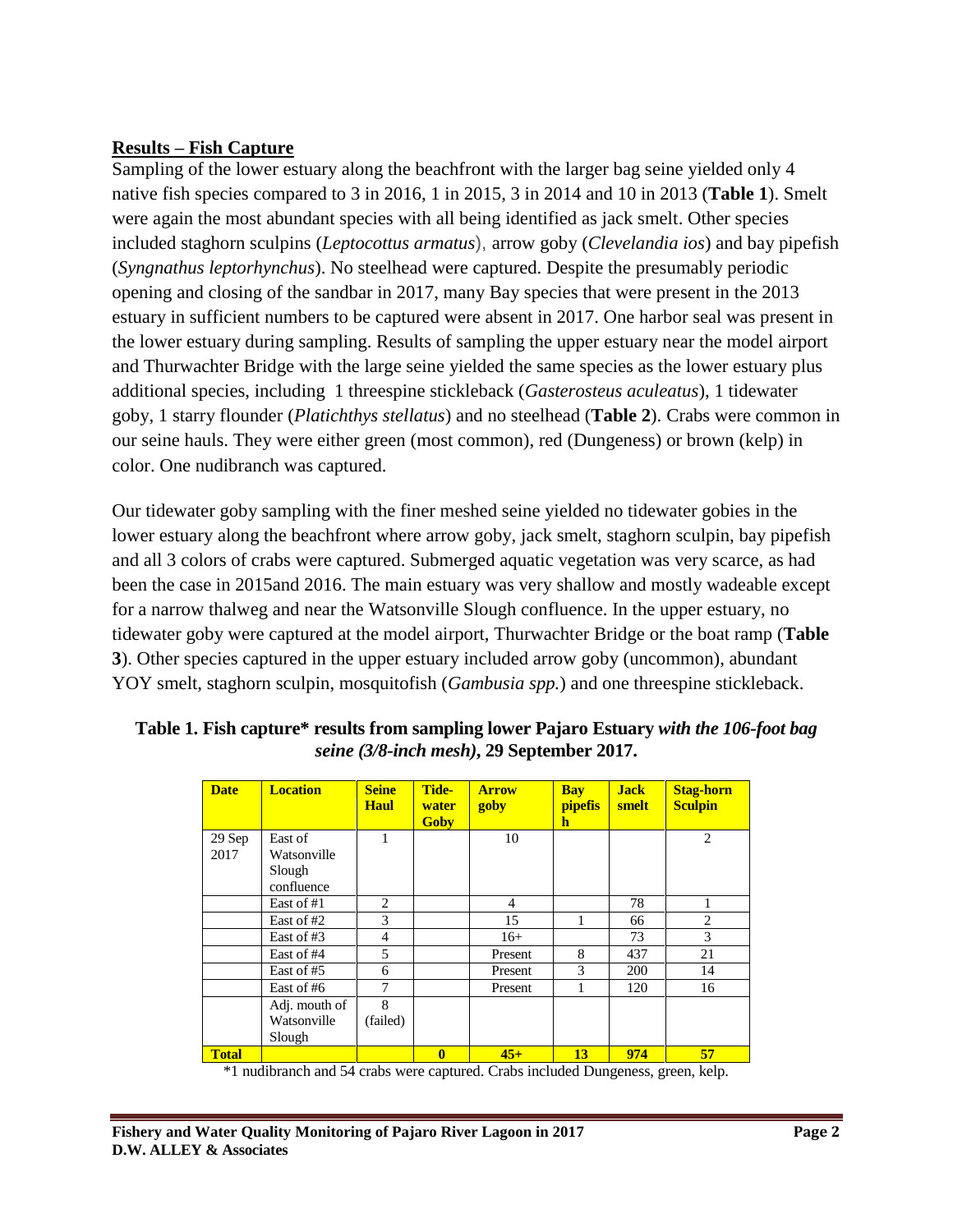### **Table 2. Fish capture\* results from sampling Upper Pajaro Estuary** *with the 106-foot bag seine (3/8 inch (3/8-inch mesh)***, 2 October 2017.**

| <b>Date</b>  | <b>Location</b> | <b>Seine</b><br><b>Hauls</b> | Tide-<br>water<br><b>Goby</b> | <b>Arrow</b><br><b>Goby</b> | <b>Bay</b><br>pipefish | <b>Jack</b><br>smelt | <b>Staghorn</b><br><b>Sculpin</b> | <b>Three-</b><br>spine<br><b>Stickle-</b><br><b>back</b> | <b>Starry</b><br><b>Flounder</b> |
|--------------|-----------------|------------------------------|-------------------------------|-----------------------------|------------------------|----------------------|-----------------------------------|----------------------------------------------------------|----------------------------------|
| 2 Oct        | Model           | $1 - 3$                      |                               |                             | 2                      | 344                  | 3                                 |                                                          |                                  |
| 2017         | Airport         |                              |                               |                             |                        |                      |                                   |                                                          |                                  |
|              | Thurwachter     | $4 - 6$                      |                               | 8                           |                        | 267                  | $\overline{4}$                    |                                                          |                                  |
|              | <b>Bridge</b>   |                              |                               |                             |                        |                      |                                   |                                                          |                                  |
| <b>Total</b> |                 |                              |                               |                             | 3                      | 611                  | $\mathbf{r}$                      |                                                          |                                  |

\*9 crabs captured (green and Dungeness)

#### **Table 3. Fish capture\* results from sampling the periphery of lower Pajaro Estuary, Watsonville Slough and upper Pajaro Estuary** *with the 30-foot seine (1/8-inch mesh)***, 3 October 2017.**

| <b>Date</b>   | <b>Location</b>                                                                                                               | <b>Seine</b><br><b>Haul</b> | Tide-<br>water<br><b>Goby</b> | <b>Arrow</b><br>goby | Gam-<br><b>busia</b> | <b>Bay</b><br>pipe-<br>fish | <b>Smelt</b><br>(jack<br>and<br>top) | <b>Staghorn</b><br><b>Sculpin</b> | <b>Three-</b><br>spine<br>stickle-<br><b>back</b> |
|---------------|-------------------------------------------------------------------------------------------------------------------------------|-----------------------------|-------------------------------|----------------------|----------------------|-----------------------------|--------------------------------------|-----------------------------------|---------------------------------------------------|
| 3 Oct<br>2017 | Approx.<br>200 m east of<br>Pajaro Dunes<br>Complex                                                                           | $\mathbf{1}$                |                               | 12                   |                      | $\mathbf{1}$                |                                      |                                   |                                                   |
|               | East of #1<br>East of #2                                                                                                      | $\overline{2}$<br>3         |                               | 14<br>23             |                      | $\overline{2}$              |                                      | 1                                 |                                                   |
|               | East of #3                                                                                                                    | $\overline{4}$              |                               | 3                    |                      | 1                           |                                      |                                   |                                                   |
|               | East of #4                                                                                                                    | 5                           |                               | 3                    |                      |                             | 6                                    |                                   |                                                   |
|               | Airport-0.3 miles<br>down from<br>Thurwachter Br                                                                              | 6                           |                               |                      | $100+$               |                             | $500+$<br>YOY                        |                                   |                                                   |
|               | Thurwachter Br.                                                                                                               | $\tau$                      |                               | $\overline{2}$       |                      | $\mathbf{1}$                | $25+$<br>YOY                         | $\overline{4}$                    | $\mathbf{1}$                                      |
|               | Boat Ramp-0.8<br>miles upstream<br>of Thurwachter<br>Bridge and 2.9<br>miles upstream of<br>Watsonville Slough<br>confluence. | 8                           |                               |                      |                      |                             |                                      | $\mathbf{1}$                      |                                                   |
| <b>Total</b>  |                                                                                                                               |                             | $\mathbf{0}$                  | 57                   | $100+$               | 5                           | $531+$                               | $\overline{7}$                    | $\mathbf{1}$                                      |

\* 19 crabs (green and Dungeness) were captured.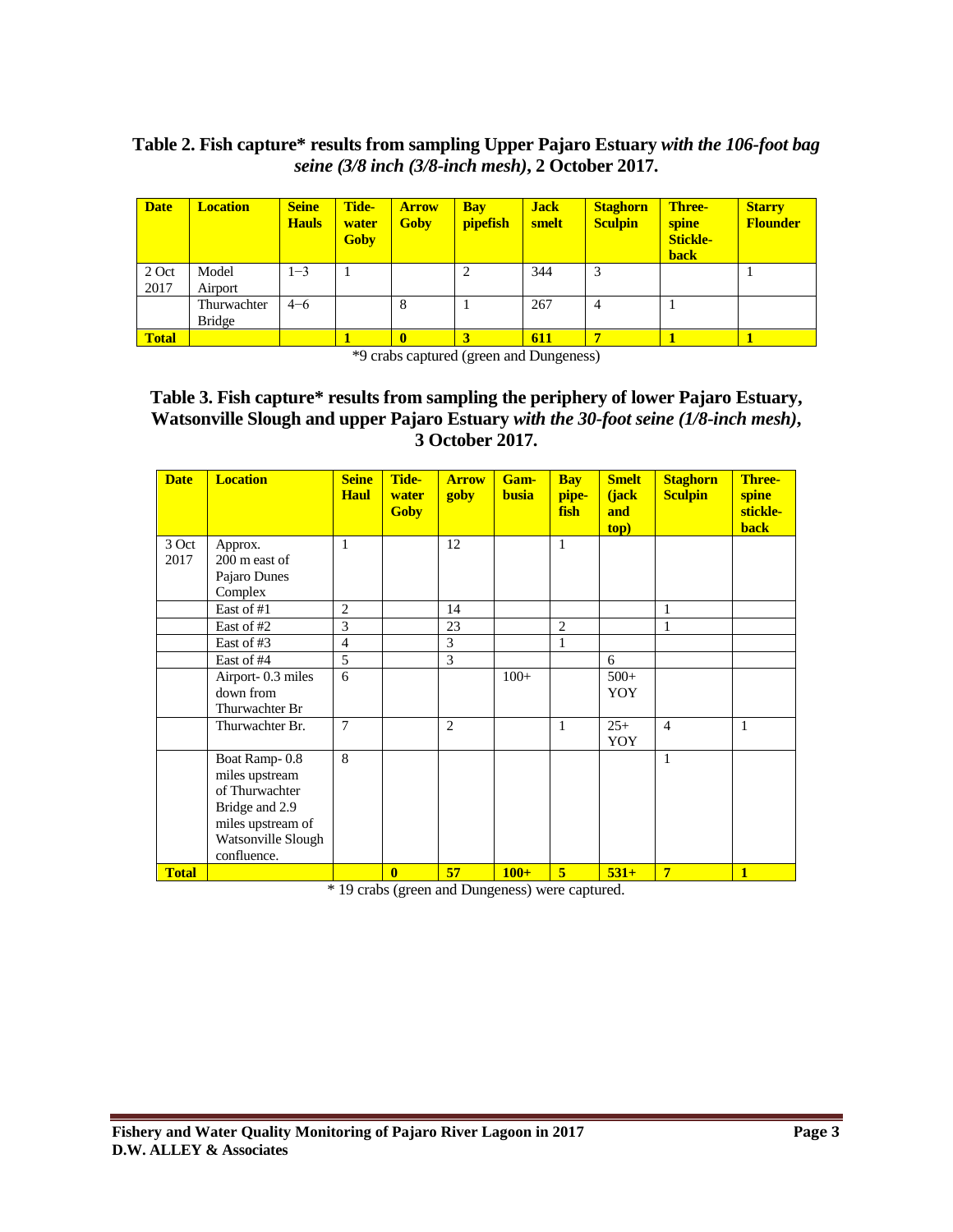### **Water Quality**

On 2 October, during steelhead sampling in the upper estuary, water temperature was very warm and would have been very stressful for steelhead at the airport and Thurwachter Bridge by early afternoon (range of 23−27°C through the water column), with warmer temperatures near the bottom than at the surface (**Table 4**). Salinity and oxygen were stratified at the airport site, with still better than anoxic conditions near the bottom. At Thurwachter Bridge, abundant oxygen increased with depth (supersaturated 11.5− 16.5 mg/L) despite increases in very warm water temperature and salinity with depth. On 3 October, during tidewater goby sampling in the lower and upper estuary, it was found that the water temperature and salinity were unstratified in the lower estuary but somewhat stratified in the upper estuary, with water temperature and salinity increasing with depth there (**Table 5**). Oxygen declined with depth at 2 of 3 sites in the lower estuary, but not extremely to anoxic conditions near the bottom (3 mg/L at one site and 6 mg/L at the other). Oxygen remained high throughout the water column at Thurwachter Bridge (8.3−10 mg/L), but surprisingly increased at depth at the uppermost boat ramp to supersaturated conditions (24.7 mg/L near the bottom), despite increase in water temperature to very warm levels at both sites (26.7°C at Thurwachter Bridge and 28.5°C mid-channel at the boat ramp) and increased salinity with depth.

|                   |              |                            | 2 October 2017              |         |      |              |                                         |              |
|-------------------|--------------|----------------------------|-----------------------------|---------|------|--------------|-----------------------------------------|--------------|
|                   |              | Air temp. $21.1 \text{ C}$ | Model Airport (mid-channel) | 1108 hr |      |              | <b>Thurwachter Bridge</b> (mid-channel) | 1343 hr      |
| Depth             | Temp         | <b>Salin</b>               | <b>O2</b> (%sat.)           | Cond    | Temp | <b>Salin</b> | <b>O2</b> (%sat.)                       | <b>Cond</b>  |
| (m)               | $\mathbf{C}$ | (ppt)                      | (mg/l)                      | umhos   | (C)  | (ppt)        | (mg/l)                                  | <b>Umhos</b> |
| 0.00              | 23.8         | 8.8                        | 12.06                       | 14900   | 24.1 | 16.2         | 11.59                                   | 26055        |
| 0.25              | 24.9         | 18.7                       | 9.36                        | 30100   | 23.2 | 16.0         | 11.89                                   | 25904        |
| 0.50              | 25.5         | 23.6                       | 6.50                        | 37581   | 27.0 | 20.6         | 13.59                                   | 34365        |
| 0.75              | 25.2         | 25.0                       | 6.72                        | 39327   | 27.2 | 23.2         | 13.73                                   | 38275        |
| 0.85 <sub>b</sub> |              |                            |                             |         | 27.2 | 23.8         | 16.51                                   | 39098        |
| 1.00              | 24.6         | 26.2                       | 4.46                        | 40140   |      |              |                                         |              |
| 1.25 <sub>b</sub> | 24.5         | 26.3                       | 3.91                        | 40730   |      |              |                                         |              |
| 1.50              |              |                            |                             |         |      |              |                                         |              |

**Table 4. Water quality measurements in the upper Pajaro Estuary during steelhead sampling, 2 October 2017.**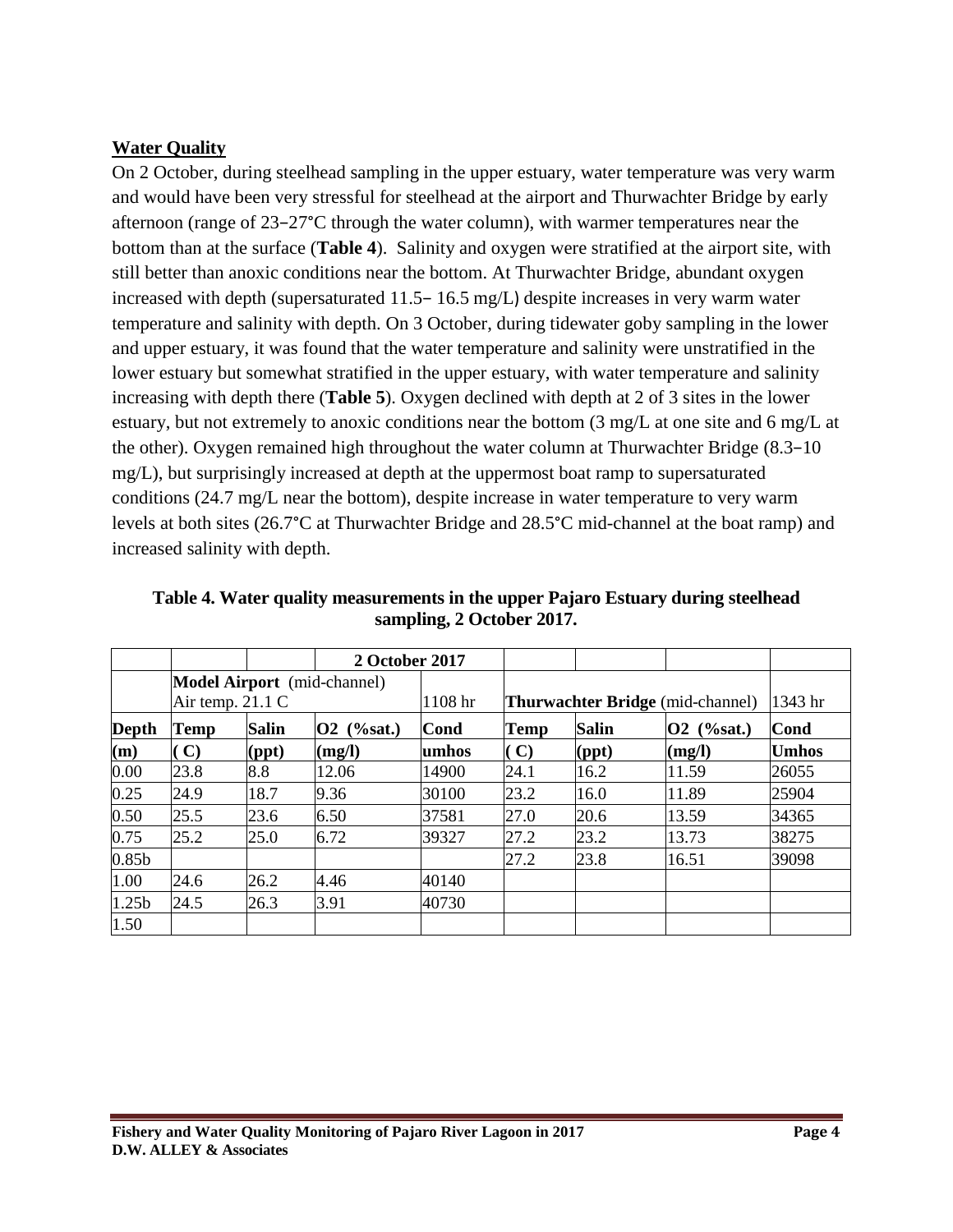|                   |                  |                                  |                  | 3-October 2017 |         |                                  |                           |                  |              |
|-------------------|------------------|----------------------------------|------------------|----------------|---------|----------------------------------|---------------------------|------------------|--------------|
|                   | air temp. 17.1 C | <b>Station 1 (lower estuary)</b> |                  | 0951 hr        |         | <b>Station 3 (lower estuary)</b> |                           |                  | 1043 hr      |
| Depth             | Temp 2           | Salin 2                          | O <sub>2</sub> 2 |                | Cond 2  | Temp 4                           | Salin 4                   | O <sub>2</sub> 4 | Cond 4       |
| (m)               | (C)              | (ppt)                            | (mg/l)           |                | umhos   | (C)                              | (ppt)                     | (mg/l)           | umhos        |
| 0.00              | 16.3             | 26.2                             | 11.85            |                | 34479   | 17.1                             | 28.2                      | 11.91            | 36652        |
| 0.25              | 17.0             | 26.3                             | 9.86             |                | 34663   | 16.8                             | 27.2                      | 8.68             | 35585        |
| 0.50              | 17.0             | 26.4                             | 8.85             |                | 34799   | 17.0                             | 29.2                      | 5.11             | 38152        |
| 0.75              | 16.9             | 29.2                             | 3.37             |                | 37822   | 16.6                             | 31.2                      | 4.85             | 38995        |
| 0.87 <sub>b</sub> |                  |                                  |                  |                |         | 16.6                             | 30.1                      | 6.03             | 38909        |
| 1.00              | 16.5             | 30.1                             | 3.22             |                | 38743   |                                  |                           |                  |              |
| 1.20b             | 16.4             | 30.1                             | 3.05             |                | 38736   |                                  |                           |                  |              |
|                   |                  | <b>Station 5 (lower estuary)</b> |                  |                | 1133 hr |                                  | <b>Thurwachter Bridge</b> |                  | 1321 hr      |
| <b>Depth</b>      | <b>Temp</b>      | <b>Salin</b>                     | <b>O2</b>        |                | Cond    | <b>Temp</b>                      | <b>Salin</b>              | <b>O2</b>        | Cond         |
| (m)               | (C)              | $(\text{ppt})$                   | (mg/l)           |                | umhos   | (C)                              | (ppt)                     | (mg/l)           | <b>Umhos</b> |
| 0.00              | 17.6             | 27.7                             | 12.49            |                | 36898   | 22.8                             | 15.7                      | 9.95             | 24603        |
| 0.25              | 16.6             | 28.8                             | 10.79            |                | 37375   | 23.4                             | 15.9                      | 8.37             | 25410        |
| 0.50              | 16.2             | 30.3                             | 12.43            |                | 38803   | 25.5                             | 18.0                      | 8.42             | 29366        |
| 0.75              | 15.9             | 30.3                             | 12.54            |                | 38398   | 25.8                             | 23.8                      | 9.92             | 38157        |
| 0.85 <sub>b</sub> |                  |                                  |                  |                |         | 25.8                             | 24.2                      | 10.07            | 38699        |
| 1.00b             | 15.9             | 30.2                             | 12.08            |                | 38347   |                                  |                           |                  |              |

**Table 5. Water quality measurements in the lower Pajaro Estuary (Stations 1, 3 and 5 in midchannel) and the three upper estuary sites (along margin) during tidewater goby sampling, 3 October 2017.**

**Table 5 (continued). Water quality measurements in the lower Pajaro Estuary (Stations 1, 3 and 5) and the upper estuary sites during tidewater goby sampling, 3 October 2017.**

|                   |                                    |                              | 3 October 2017        |         |        |                         |                                         |         |
|-------------------|------------------------------------|------------------------------|-----------------------|---------|--------|-------------------------|-----------------------------------------|---------|
|                   | channel<br>(above Thurwachter Br.) | <b>Boat Launch Ramp mid-</b> |                       | 1354 hr |        | (above Thurwachter Br.) | <b>Boat Launch Ramp-8 ft from shore</b> | 1402 hr |
| Depth             | Temp 2                             | Salin 2                      | $Q2 \frac{2}$ (%sat.) | Cond 2  | Temp 2 | <b>Salin 2</b>          | O2 2 (% sat.)                           | Cond 2  |
| (m)               | (C)                                | (ppt)                        | (mg/l)                | umhos   | (C)    | (ppt)                   | (mg/l)                                  | umhos   |
| 0.00              | 20.0                               | 2.5                          | 8.19                  | 4266    | 20.0   | 2.5                     | 9.42                                    | 4149    |
| 0.25              | 20.0                               | 2.4                          | 7.94                  | 4023    | 20.0   | 2.4                     | 8.55                                    | 4086    |
| 0.50              | 25.2                               | 16.4                         | 6.77                  | 26944   | 25.0   | 12.9                    | 7.55                                    | 21449   |
| 0.75 <sub>b</sub> | 26.6                               | 18.6                         | 9.55                  | 30990   | 26.7   | 18.4                    | 13.14                                   | 30569   |
| 1.00              | 28.4                               | 21.1                         | 24.70                 | 35963   |        |                         |                                         |         |
| 1.10b             | 28.5                               | 21.3                         | 23.07                 | 36423   |        |                         |                                         |         |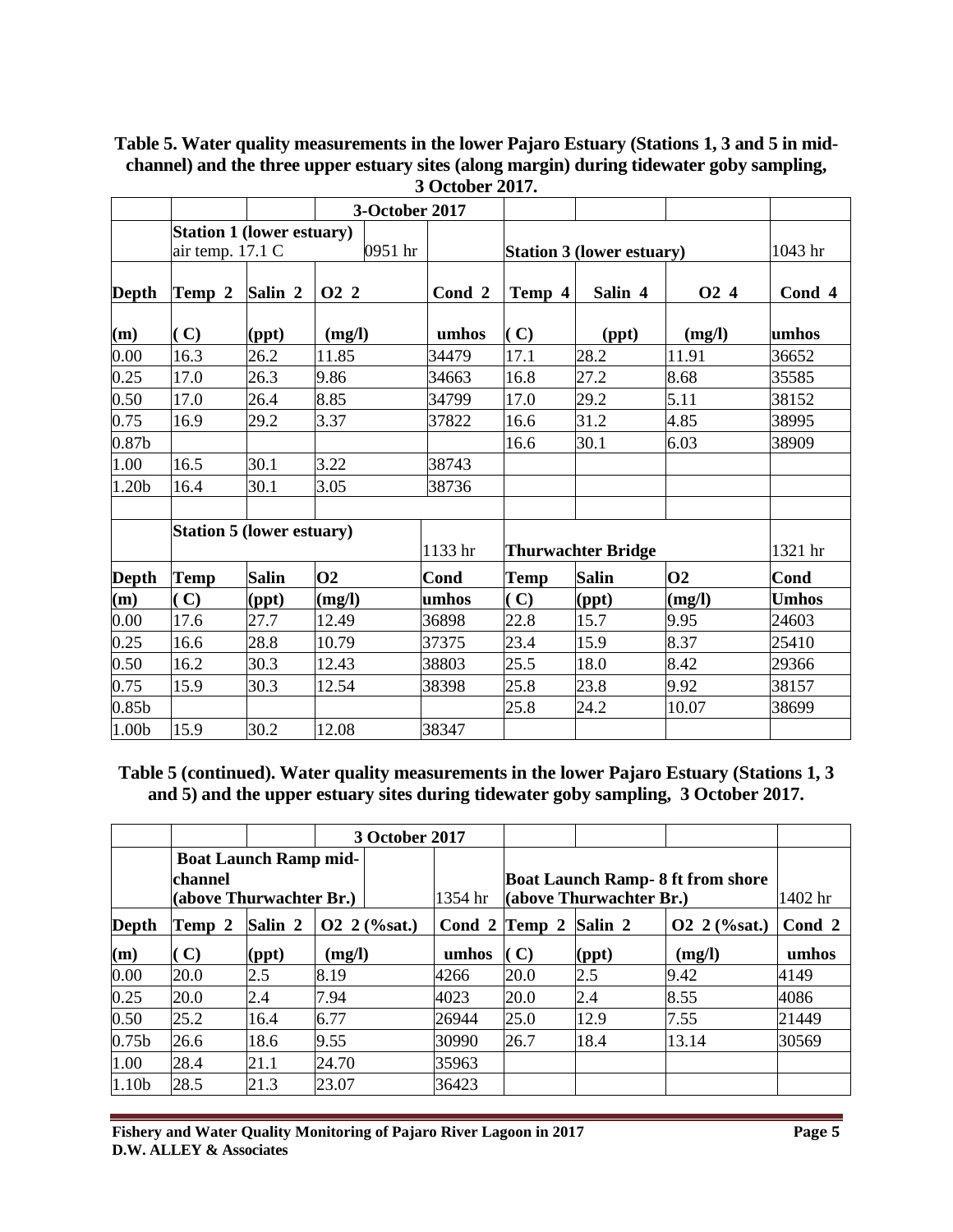#### **CONCLUSIONS**

No steelhead were detected in the Pajaro Estuary in 2017. With its daily tidal influence, the estuary was less favorable to juvenile steelhead for rearing and tidewater goby for spawning than a deeper freshwater lagoon would be without daily depth fluctuation and without stratification of oxygen and water temperature that the estuary experienced. The estuary had high saline content throughout the water column and evidence of temporal oxygen fluctuations. Though oxygen concentrations were not prohibitively low for steelhead by late morning during sampling, they may have been stressfully low near the bottom near dawn, forcing steelhead to near the surface where they would be more vulnerable to predation. It appeared from very limited water quality measurements, water temperature was prohibitively high for steelhead in the upper estuary from the airport upstream but tolerable for steelhead in the lower estuary along the beach. While water quality data were not collected throughout the summer and during periods of sandbar closure, habitat conditions for steelhead could have become difficult when the sandbar closed temporarily to form a lagoon with little stream inflow. After sandbar closure, trapped saltwater would create a stratified water column with higher water temperatures throughout and lower oxygen levels at greater depth. Much of the Pajaro Estuary was less than 1.25 meters deep at water quality stations, with a narrow thalweg present nearby in the lower estuary that was somewhat deeper.

A very small population of tidewater goby still existed in Pajaro Estuary in fall 2017, but again appeared absent in the lower estuary along the beach, as was the case in 2015 and 2016. Algae and submerged vegetation appeared absent in the lower estuary in the past 3 years. After a high flow winter of 2016−2017, only 1 tidewater goby was captured at the airport site, with none detected at Thurwachter Bridge or the boat ramp where they were abundant in earlier years. Some tidewater gobies may have been flushed from the estuary during high stormflows during the winter, leaving a small population during the dry season. Water quality was adequate for tidewater goby survival during the dry season, though oxygen may have been low at times in some locations. They spawn along freshwater margins, which were absent at sampling sites in the 2017 estuary. Freshwater habitat may have existed at the very top of the estuary where the River entered the estuary during the dry season.